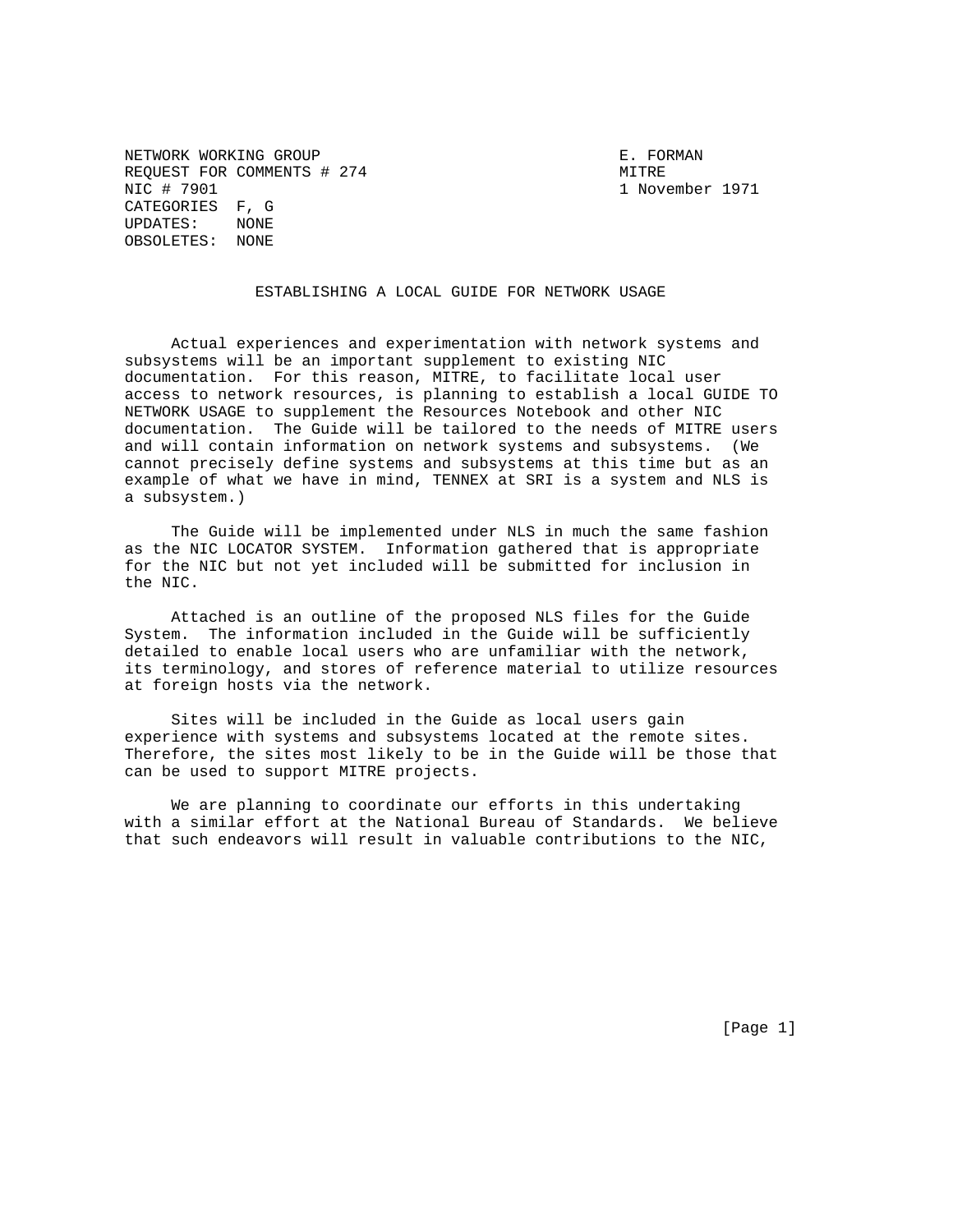particularly to the Network Resources Notebook. Although the Guide will be tailored for MITRE users, it will contain information of general interest to other network users and will be made accessible to them through NLS.

 The Guide should become operational during December 1971. Any comments on proposed contents of the Guide are welcome. Anyone wishing to cooperate in this effort should contact E. Forman at MITRE.

> [ This RFC was put into machine readable form for entry ] [ into the online RFC archives by BBN Corp. under the ]<br>[ direction of Alex McKenzie. 12/96 ] [ direction of Alex McKenzie.

> > [Page 2]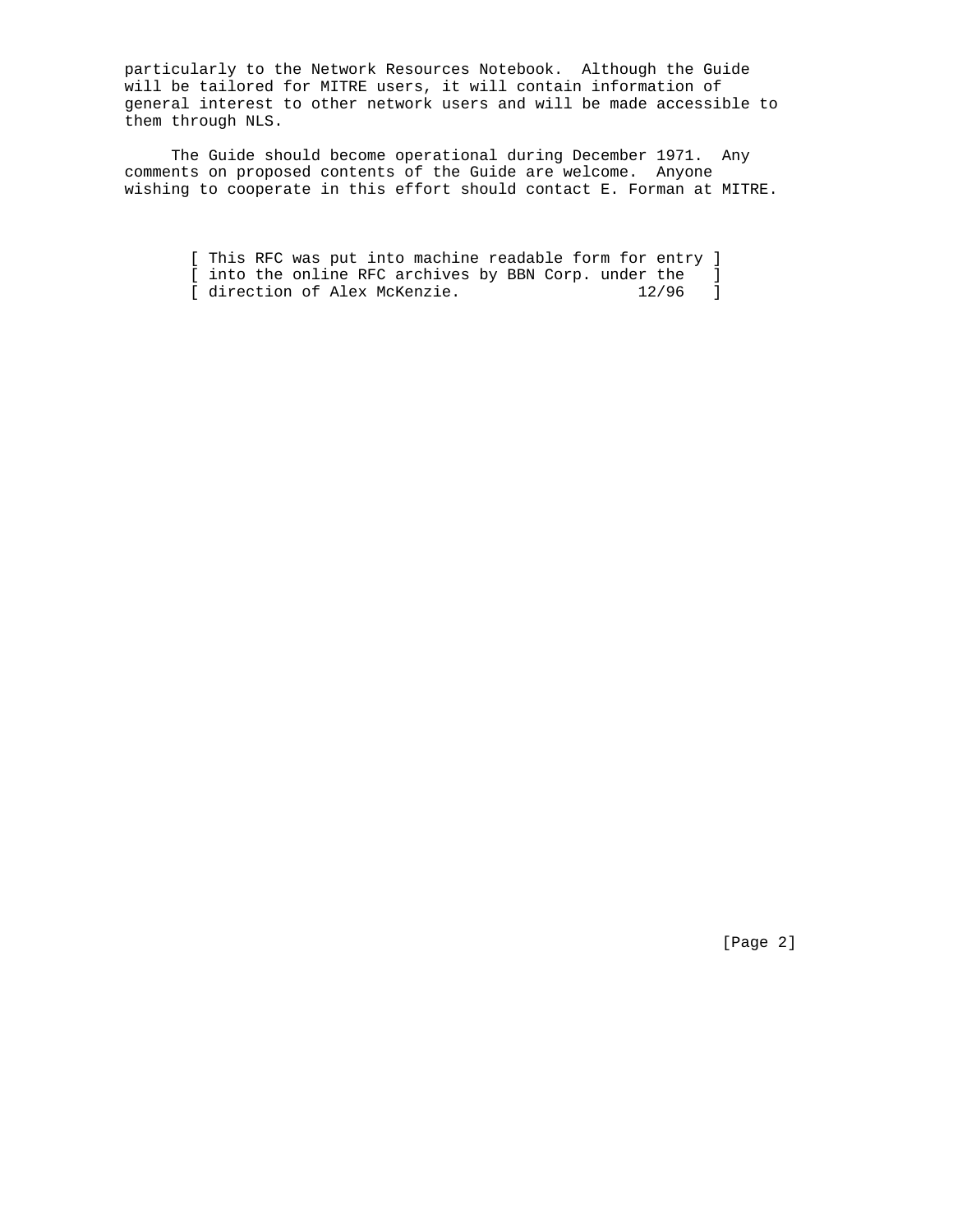An NLS "Site File" will be built for each site at which a resource is presently available to network users at MITRE. Initial files will be for those sites that offer resources that are of specific interest to the local community. A RESOURCE LOCATOR FILE will contain a table of contents of the SITE FILES and a list of the subsystems surveyed for each of these sites. The headings in the table of contents will contain links to the corresponding online site file documents.

## <MITRE> RESOURCE-LOCATOR

|                |    | Output processor directives                                  |
|----------------|----|--------------------------------------------------------------|
| 1              |    | Text indicating how to use this file                         |
| $\mathfrak{D}$ | 2A | Site identification<br>(Link)<br>Subsystem list (with links) |
| ζ              |    | Next site                                                    |
|                |    | Next site                                                    |

...

[Page 3]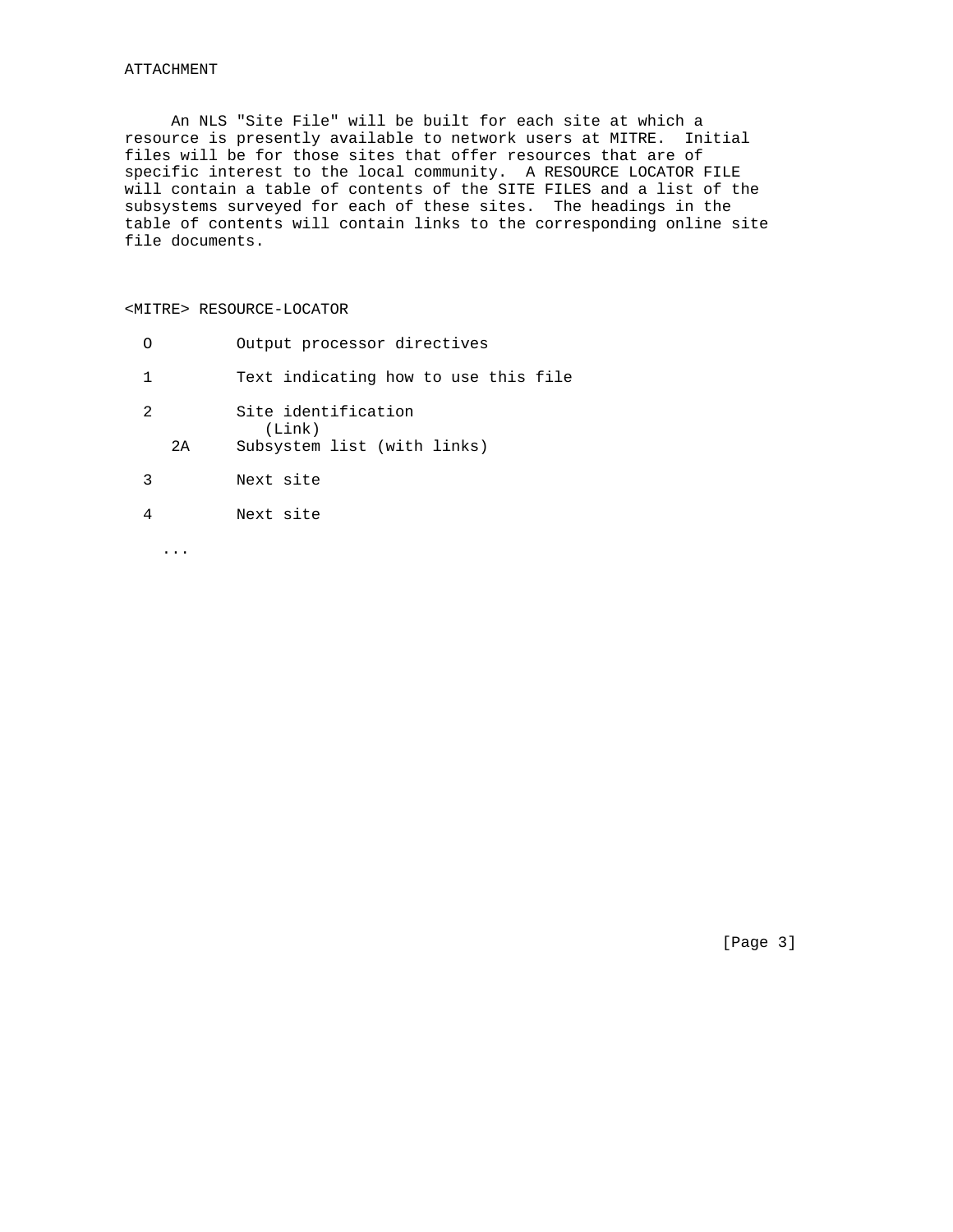## <MITRE> SITE-FILE (one for each site)

- O Output processor directives
- 1 Text indicating how to use this file
- 2 Subsystem list (with links)
- 3 Periods of system availability
- 4 Accounts
- 4 Accounts
	- 4A List of accounts at site established by MITRE personnel 4A1 For each account indicate:
		- users
		- who is allowed to use this account
		- restrictions on use of system or subsystem with with this account
		- who to ask for password and ID (if the account is open to use by all, list password and allowable ID's)
	- 4A2 Next account
	- 4B How to establish a new account
- 5 System charges (special subsystem charges--if any- will be listed with subsystem entry)
- 6 System Documentation
- 6A Title
	- Brief description
	- NIC reference number
	- link
	- on hand at local station
	- local users who have copy
	- where to order
- 7 Log in procedures (special log in procedures for sub systems (if any) will be listed with the subsystem entry)
- 8 Special considerations when used with the following local (network user) equipment: 8A With devices -----, -----
	- NIC reference numbers
	- links
	- list of special considerations when used with this system (e.g., special characteristics, half or full duplex) 8B With devices
	- ...

[Page 4]